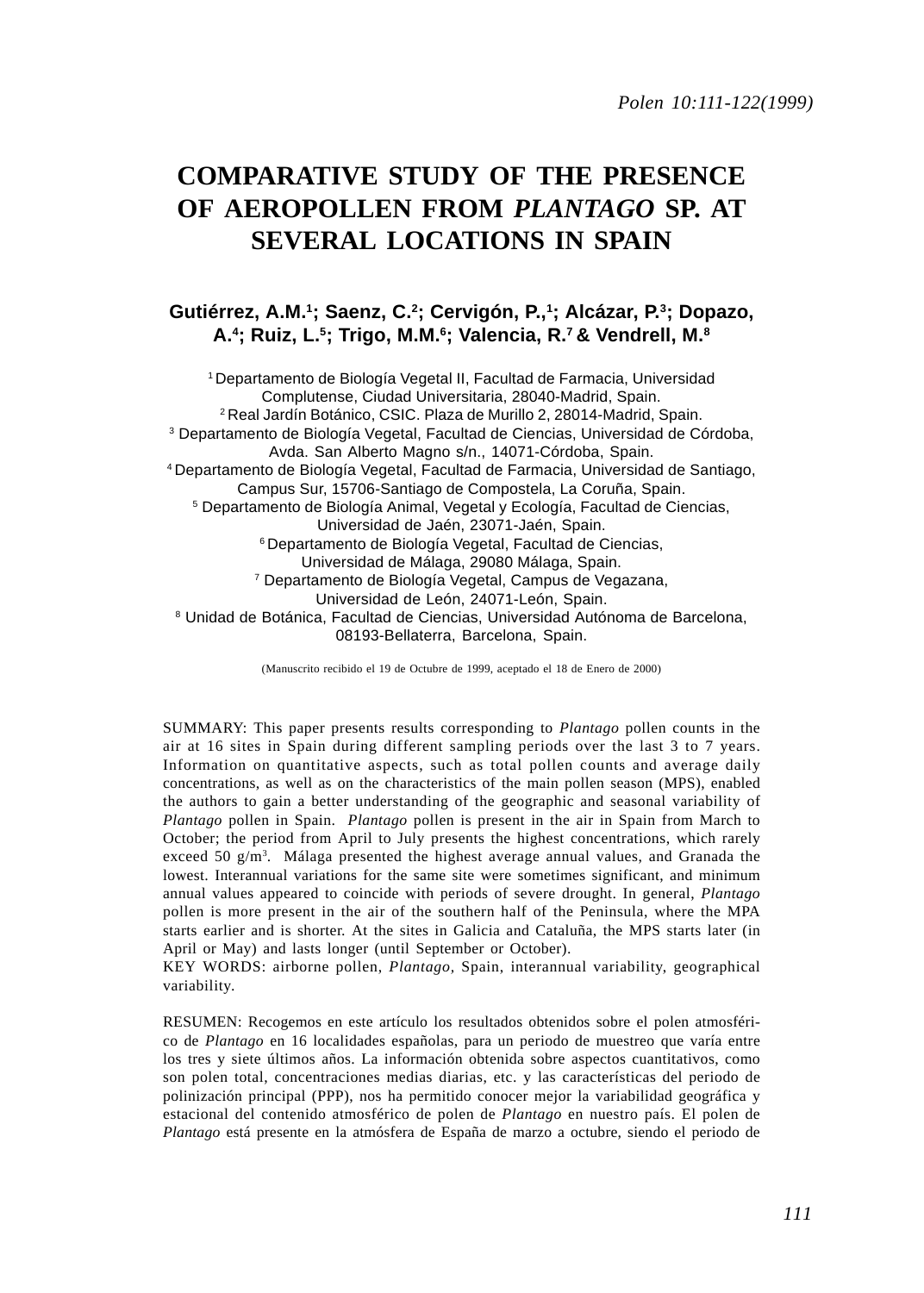abril a julio cuando se registran las mayores concentraciones, que raramente superan los 50 g/m<sup>3</sup>. Málaga es la ciudad con valores medios anuales mayores, y Granada la que registra los valores mas bajos. Las variaciones interanuales para una misma localidad, son en ocasiones muy notables y los valores anuales mínimos parecen coincidir con periodos de acusada sequía. En general el polen de *Plantago* tiene mayor incidencia atmosférica en las localidades de la mitad sur peninsular, y el PPP se inicia antes y es mas corto, en estas últimas. En las localidades de Galicia y Cataluña el PPP se inicia mas tarde, abril o mayo, y se prolonga durante mas tiempo, hasta septiembre u octubre.

PALABRAS CLAVE: polen atmosférico, *Plantago,* España, variabilidad interanual, variabilidad geográfica.

#### **INTRODUCTION**

*Plantago* (SPIEKSMA *et al.,* 1993) pollen is one of the most important pollen types in Europe and is always described as allergenic. The aforementioned authors state that it is present in the air simultaneously with Gramineae in almost all of Europe in May, June, July and August.

Allergic sensitization to *Plantago* pollen is fairly common. It was first reported by BERNTON (1925) and there is a relatively large bibliography available on the subject; just in Europe, numerous researchers have carried out studies on this pollen type, including BOUSQUET *et al.* (1984), CHARPIN *et al.* (1962), D'AMATO & LOBEFALO (1989), DUCHAINE & SPAPEN (1961), MERRETT *et al.* (1980), SERAFINI (1957) and WATSON & CONSTABLE (1991). These authors report that between 3%-36% of patients are allergic to *Plantago,* most being polysensitized and, therefore, also allergic to the pollen of other plants, mainly Gramineae.

In Spain, the first authors to describe *Plantago* pollen as allergenic were IZCO *et al.* (1972), SAENZ DE RIVAS (1978) and SUBIZA MARTIN *et al.* (1986). SUBIZA *et al*. (1995) reported an average airborne *Plantago* pollen count in Madrid of 3.6%, with positive skin tests of 53% to *P. lagopus* pollen, 32% to *P. lanceolata* and 55% to *P.*

*lagopus* and/or *P. lanceolata*. Furthermore, GARCÍA GONZÁLEZ (1995) in Málaga reported that 8% of patients were allergic to *P. lancelata*. Recently, several articles have yielded clinical results from tests carried out in several Spanish cities, with sensitization percentages varying between 15% for Málaga (TORRECILLAS *et al.,* 1998) and 78.24% for Toledo (MORAL DE GREGORIO *et al.,* 1998).

Despite these sensitization figures, which are very high in some cases, most authors agree that it is difficult to evaluate the true importance of *Plantago* in polynosis symptoms due to the low rate of monosensitized patients and the fact that those allergic to *Plantago* are usually also allergic to Gramineae and other airborne pollen types at the same time of the year.

The abundant literature available on the composition of the pollen spectrum in the air of Spanish cities shows that *Plantago* pollen is present in all of them, albeit in varying amounts and generally never more than 10%. However, the only aerobiological studies of *Plantago* pollen have been those by SILVA *et al.* (1996) in Badajoz and RECIO *et al.* (1997) in Málaga. Two comparative studies have been published by BELMONTE & ROURE (1991) and GONZÁLEZ MINERO *et al.* (1998) at several sites and on several pollen types, including *Plantago*. The authors therefore hope that this study, which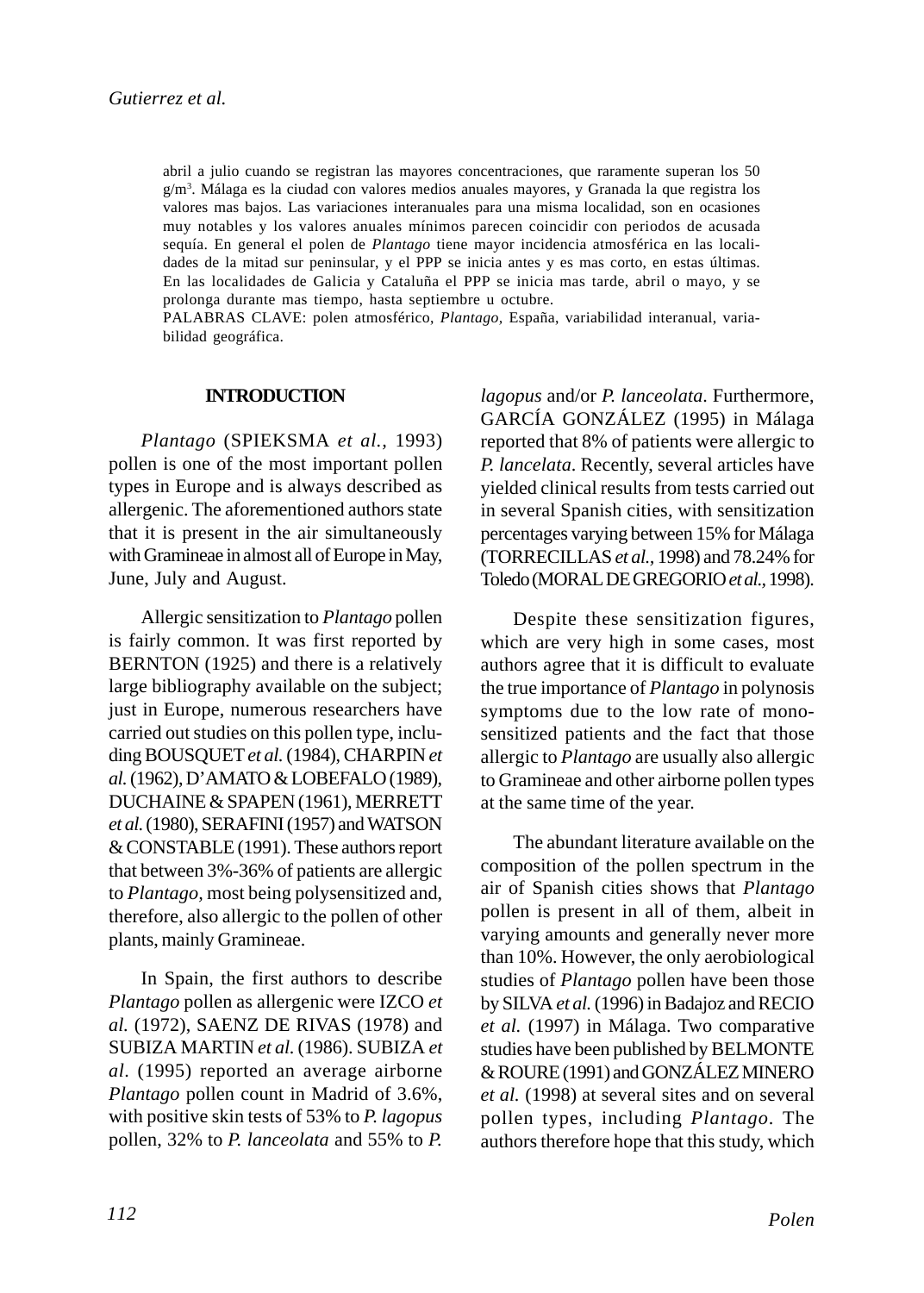focuses on fairly large and representative number of Spanish sites, provides useful additional information on the geographical and seasonal variability of airborne *Plantago* pollen in Spain.

## **MATERIAL AND METHODS**

The genus *Plantago*, the most important in the family Plantaginaceae*,* is represented in Iberian flora by around 30 species of herbaceous, annual or perennial plants, hemicryptophytes and, albeit more rarely, chamaeophytes or bushes. The numerous small flowers, generally regular and hermaphrodite, tetrameric and with characteristic stamens comprising large filaments and exserted anthers**,** are grouped in terminal bracteate spikes or heads. They are protogynous with secondarily anemophilous and, in some cases, entomophilous pollination. Except for species of aquatic, saline or high mountain habitats, the remainder are ruderal and are found on arable land, and common to grasslands, roadsides, abandoned cultivated fields, transited areas and urban environments. The most common caulescent species ("plantains") on the Iberian Peninsula are:

*Plantago major* L., throughout the Peninsula, but more common in the North; it is mainly found in relatively damp areas, particularly on limestone, clay and slightly nitrophilous soils. It flowers from May to September.

*Plantago coronopus* L., annual, and occasionally biannual or perennial, very common throughout Spain on dry land, uncultivated land, roadsides, coastal sandy areas; edaphically indifferent, it prefers sandy soils and forms part of very diverse plant communities. It flowers from February to June.

*Plantago media* L., found throughout virtually the whole of Spain, it is edaphically indifferent and montane, mainly found in dry grasslands and along roadsides. It flowers from May to August.

*Plantago lanceolata* L. throughout the Peninsula, from sea level to high altitudes; it can be found in meadows with variable humidity, grasslands, extensive sandy areas, roadsides, etc., and forms part of very diverse communities. It flowers from April to June.

*Plantago lagopus* L., throughout Spain and *Plantago albicans* L. in the Mediterranean region; these are species of dry and sandy soils, the latter preferring basic substrates. They flower from March to July.

Among the caulescent species, the most widely distributed are the annual species *Plantago arenaria* Waldst. & Kit. and *Plantago afra* L. ("zaragatona") and the perennial specie *Plantago sempervirens* Crantz, ruderal plants and plants growing on dry-soil arable or cultivated land, flowering from March to July.

The morphology of genus *Plantago* pollen suggests that it is stenopalynous (UBERA *et al.*, 1988); its pollen is spherical, secondarily apolar, small- or medium-sized  $(D = 19-35 \,\mu\text{m})$ , pantoporate, with 5-16 simple operculate pores (D pore  $= 3-5 \mu m$ ), which are sometimes surrounded by a  $2-2.5 \mu m$  ring or annulus (CLARKE & JONES, 1980). The surface is generally scabrate or verrucate. The main differences at species level are size, greater or lesser number of pores, presence or absence of ring, and the external relief of the exine.

Data were obtained from 16 Spanish cities and towns in Galicia (Santiago, Vigo, Orense), Cataluña (Barcelona, Gerona, Lérida,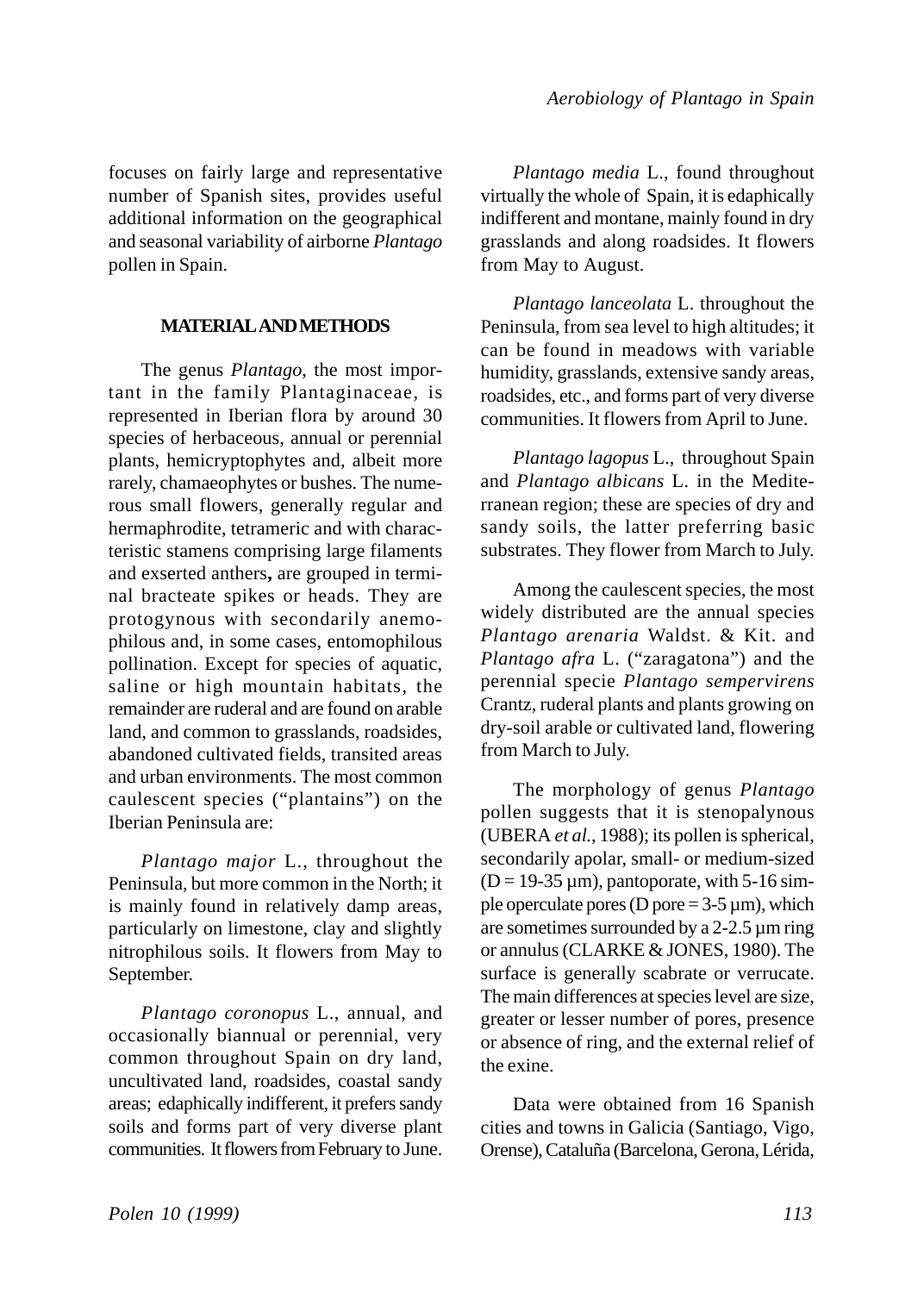Tarragona), León, Madrid and Andalusia (Jaén, Córdoba, Priego, Granada, Málaga, Estepona, Antequera). The main characteristics of each station and the varying number of sampling years are shown in Table 1.

For pollen collection, all stations used Hirst-type spore traps placed between 15 and 30m above the ground. The methodology used for sample collection and analysis was in all cases that recommended by the Spanish Aerobiology Network (REA) (DOMÍNGUEZ *et al.,* 1991).

In accordance with RECIO *et al.* (1997), the MPS was first determined graphically, representing the accumulated percentage curve for *Plantago* pollen from January 1 (PATHIRANE, 1975). The MPS corresponds to the period between the points of inflexion of the resulting sigmoid curve. The authors were therefore able to verify that the points of inflexion were very close to the initial 2.5% and 97.5%; as a result, the MPS was considered to be the period in which 95% was taken, eliminating the initial and final 2.5%.

# **RESULTS**

The main quantitative data, annual totals, maximum concentrations, number of days with concentrations above 20 grains/m<sup>3</sup> and main characteristics of the main pollen season (MPS) for all study years and sites are shown in Table 2, which also includes the average values of the parameters for each site, except Antequera, which was only sampled for one year. Total annual *Plantago* pollen counts varied between the maximum

| <b>Site</b>      | Geographic coordinates          | <b>Altitude</b> | <b>Bioclimatic belt</b> | <b>Environment</b> | <b>Years sampled</b> | $No$ of years  |
|------------------|---------------------------------|-----------------|-------------------------|--------------------|----------------------|----------------|
| <b>Santiago</b>  | 42° 53′N, 8° 32′W               | 270             | EU euc                  | Urban              | 1993-98              | 6              |
| <b>Vigo</b>      | 42° 14′ N, 8° 43 <sup>°</sup> W | 50              | $EU$ th                 | Urban              | 1995-98              | 4              |
| <b>Orense</b>    | 42° 21 N, 7° 51 W               | 130             | MD <sub>ms</sub>        | Urban              | 1993-98              | 6              |
| <b>Barcelona</b> | 41° 24 N, 2° 09 W               | 90              | MD tm                   | Urban              | 1994-98              | 5              |
| Gerona           | 41° 54 N, 2° 46 W               | 125             | MD <sub>ms</sub>        | Urban              | 1996-98              | 3              |
| Lérida           | 41° 37 N, 0° 38 W               | 202             | MD <sub>ms</sub>        | Rural/urban        | 1996-98              | 3              |
| <b>Tarragona</b> | 41° 07 N, 1° 15 W               | 48              | MD <sub>ms</sub>        | Urban              | 1996-98              | 3              |
| León             | 42° 34 N, 5° 35 W               | 830             | MD sm                   | Rural/urban        | 1994-98              | 5              |
| Madrid           | 40° 27 N, 3° 45 W               | 600             | MD <sub>ms</sub>        | Urban              | 1993-98              | 6              |
| Jaén             | 37° 46′N, 3° 47′W               | 560             | MD <sub>ms</sub>        | Rural/urban        | 1996-98              | 3              |
| Córdoba          | 37° 50 N, 4° 45 W               | 123             | MD tm                   | Urban/rural        | 1992-98              | $\overline{7}$ |
| Priego           | 37° 26 N, 4° 11 W               | 650             | MD ms                   | Rural              | 1994-98              | 5              |
| Granada          | 37° 11 N, 3° 35 W               | 685             | MD ms                   | Urban/rural        | 1992-98              | 6              |
| Málaga           | 36° 47 N, 4° 19 W               | 5               | MD tm                   | Rural/urban        | 1992-98              | 7              |
| <b>Estepona</b>  | 36° 25 N, 5° 9 W                | $\Omega$        | MD tm                   | Urban/rural        | 1995-97              | 3              |
| Antequera        | 37° 02 N, 4° 33 W               | 577             | MD tm                   | Rural              | 1998                 | 1              |

**TABLE 1.** Main characteristics of each station and sampling period. Phytogeography and bioclimatic belt (RIVAS-MARTÍNEZ, 1987): Eurosiberian region (EU); - eucoline (euc); thermocoline (th); Mediterranean region (MD); Supra-Mediterranean (sp); - Meso-Mediterranean (ms);- Thermo-Mediterranean (tm).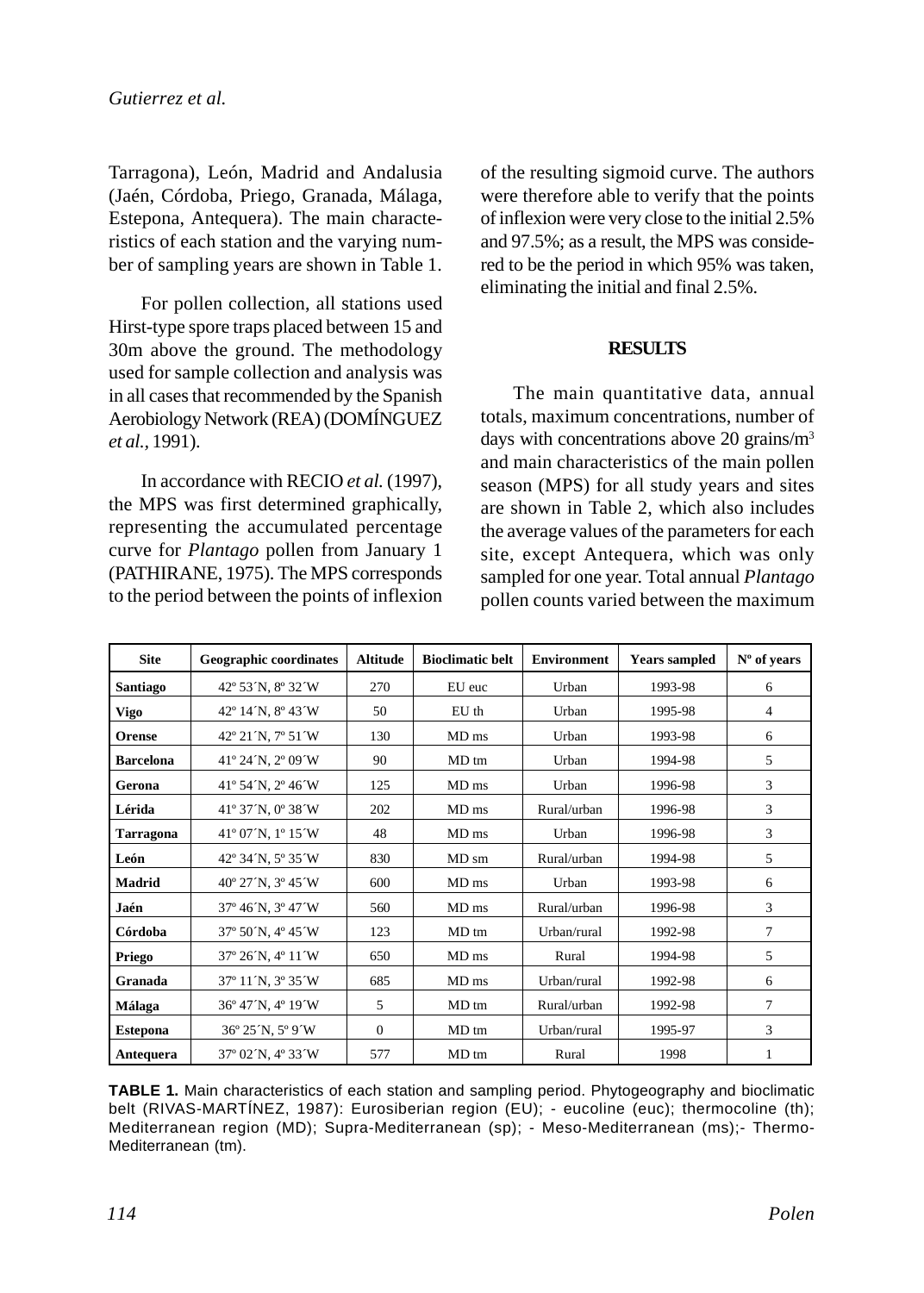of 3,211 pollen grains recorded in Málaga in 1996 and the minimum of 85 pollen grains obtained in Granada in 1995; interannual variations for each site are shown in Table 2. It is surprising to note that in León, Madrid and all the southern sites (Córdoba, Priego, Granada, Málaga and Estepona), the lowest *Plantago* pollen count was recorded in 1995, in marked contrast to the rest of the period and clearly reflecting the effects of the severe drought.

*Plantago* pollen is usually present in the air of all the study sites from March to October. Figure 1 shows average daily pollen concentrations for each REA site in the study period.

### **DISCUSSION**

The total *Plantago* pollen counts obtained here are similar to those reported in recent years for other Spanish cities, such as Huelva and Sevilla (GONZÁLEZ MINE-RO *et al.* 1998), Zaragoza (BERMEJO *et al.,* 1998 a, b), Badajoz (SILVA *et al.,* 1998a, b) and Mérida (MORENO *et al.*, 1998a, b). The highest average was recorded in Jaén, followed by Málaga and Madrid, while the lowest averages corresponded to Granada and Barcelona. The relative abundance of *Plantago* pollen in the air in Málaga was previously reported by RECIO *et al.* (1997). Nevertheless, the counts for Málaga are well below the 8,207 and 8,841 pollen grains recorded in Cáceres by TAVIRA *et al.* (1998a, b) in 1996 and 1997, respectively.

Average total pollen counts at each site are higher in the southern half of the Peninsula, including Madrid, than in the North. This would therefore suggest that the atmospheric incidence of *Plantago* pollen is greater in the South. However, GONZÁLEZ MINERO *et al.* (1998) reported that *Plantago* pollen concentrations were higher in Atlantic areas than in Mediterranean ones. In terms of this pollen type, in addition to the influence of climatic factors that have yet to be measured using a broad enough range of sites and sampling years, it may be important to bear in mind the influence of other factors, such as the rural or urban environments of each station.

Provided that more than five years' data are available, it is clear that there are fairly significant variations in terms of annual counts at the same station. Málaga, for example, presented extreme values of 399 in 1995 and 3,211 in 1997. Santiago, Barcelona, Madrid and Córdoba also presented significant interannual variations, albeit less than those in Málaga. There was no coincidence in the years in which maximum and mimimum values were recorded at the different sites, except in León and Madrid and in Andalusia (Córdoba, Priego, Granada, Málaga and Estepona), where minimum values were recorded in 1995. It is important to remember that 1995 was a very dry year and that *Plantago* pollen comes from herbaceous plants, the growth of which appears to be strongly influenced by accumulated rainfall in the three months prior to pollination (RECIO *et al*., 1997).

*Plantago* pollen is present in the air from March to September in the southern half of the Peninsula and from April to October in the North. The duration of the MPS was 198 days for Santiago in 1996 and 58 for Jaén in 1995. Average durations varied between 174 days for Tarragona and 87 for Priego. Table 2 shows that the MPS was generally shorter at the Andalusian sites and that its duration increased further North. The Catalan stations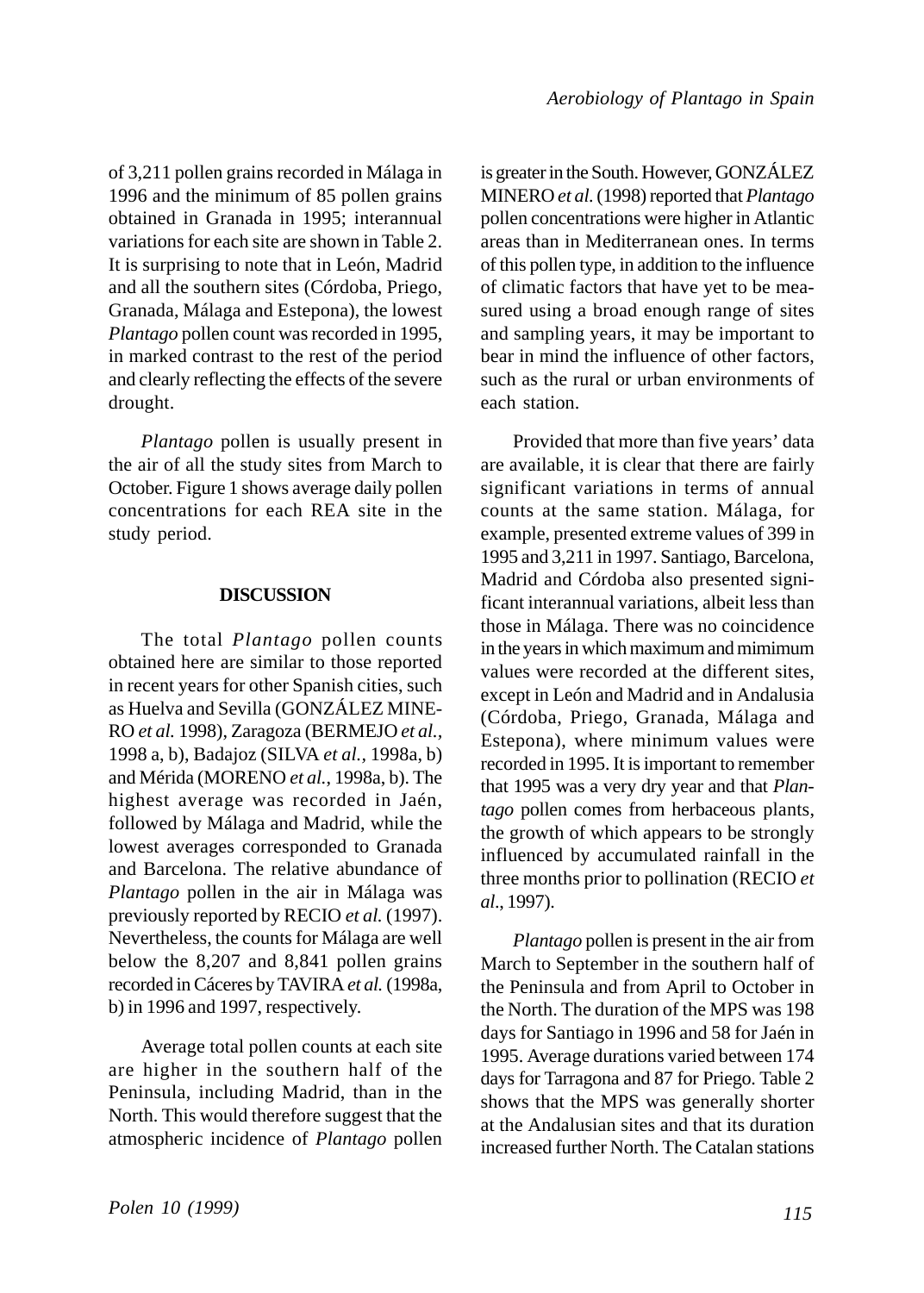| Year             |                                              | Annual<br>Total                                     | <b>MPS</b> (95%)                                                                 |                                                                                   |                                                                                  |                                               |                                         |                                                                                                                      |
|------------------|----------------------------------------------|-----------------------------------------------------|----------------------------------------------------------------------------------|-----------------------------------------------------------------------------------|----------------------------------------------------------------------------------|-----------------------------------------------|-----------------------------------------|----------------------------------------------------------------------------------------------------------------------|
|                  |                                              |                                                     | <b>Start day</b>                                                                 | Peak day                                                                          | End day                                                                          | <b>Duration of season</b>                     | value                                   | n>20                                                                                                                 |
| Santiago         | 1994<br>1995<br>1996<br>1997<br>1998         | 1144<br>936<br>236<br>1230<br>1298<br>996           | 06-May.<br>$13-Apr.$<br>14-Apr.<br>$12-Apr.$<br>$11-May.$<br>26-Apr.             | $14$ -Jul.<br>$04-J$ un.<br>$07-J$ un.<br>27-Jul.<br>30-Jun.<br>30-Jun.           | 19-Sep.<br>$17-Sep.$<br>29-Oct.<br>27-Sep.<br>$31-Ago.$<br>23-Sep.               | 137<br>157<br>198<br>168<br>112<br>150        | 37<br>25<br>9<br>40<br>50<br>34         | 10<br>4<br>$\overline{0}$<br>12<br>12<br>9                                                                           |
| Orense           | 1993<br>1994<br>1995<br>1996<br>1997<br>1998 | 597<br>564<br>744<br>534<br>656<br>514<br>602       | $20-Apr.$<br>27-Mar.<br>07-Apr.<br>19-Apr.<br>28-Mar.<br>27-Mar.<br>06-Apr.      | 20-Jun.<br>08-Jun.<br>$10-J$ un.<br>$24-Jul.$<br>$02$ -May.<br>19-May.<br>09-Jun. | 07-Sep.<br>06-Sep.<br>$15-Sep.$<br>$11-Sep.$<br>16-Sep.<br>07-Sep.<br>11-Sep.    | 141<br>164<br>162<br>146<br>173<br>165<br>159 | 19<br>15<br>21<br>20<br>17<br>19<br>19  | $\boldsymbol{0}$<br>$\boldsymbol{0}$<br>$\mathbf{1}$<br>$\mathbf{1}$<br>$\overline{0}$<br>$\overline{0}$<br>$\bf{0}$ |
| Vigo             | 1995<br>1996<br>1997<br>1998                 | 1402<br>1073<br>830<br>1457<br>1191                 | $13-Apr.$<br>27-Apr.<br>28-Mar.<br>05-May.<br>18-Apr.                            | $01-Ago.$<br>31-May.<br>$01-Mav.$<br>24-May.<br>06-Jun.                           | $01-Sep.$<br>07-Sep.<br>30-Sep.<br>$24-Ago.$<br>08-Sep.                          | 142<br>134<br>187<br>112<br>144               | 43<br>61<br>31<br>45<br>45              | 19<br>12<br>$\overline{4}$<br>18<br>13                                                                               |
| <b>Barcelona</b> | 1994<br>1995<br>1996<br>1997<br>1998         | 267<br>275<br>524<br>622<br>374<br>412              | 04-Apr.<br>09-Apr.<br>12-Apr.<br>06-Apr.<br>05-Apr.<br>07-Apr.                   | $01$ -Jun.<br>$25$ -Jul.<br>19-May.<br>$17-Jul.$<br>$11-Jun.$<br>15-Jun.          | $31-Ago.$<br>07-Sep.<br>$11-Sep.$<br>$19-Sep.$<br>$15$ -Oct.<br>17-Sep.          | 150<br>152<br>153<br>167<br>194<br>163        | 19<br>13<br>26<br>17<br>11<br>17        | $\boldsymbol{0}$<br>$\boldsymbol{0}$<br>$\overline{c}$<br>$\overline{0}$<br>$\mathbf{0}$<br>$\bf{0}$                 |
| Gerona           | 1996<br>1997<br>1998                         | 857<br>1235<br>559<br>884                           | $12-Apr.$<br>15-Mar.<br>03-Apr.<br>31-Mar.                                       | 26-May.<br>$16$ -Jul.<br>16-May.<br>09-Jun.                                       | 11-Oct.<br>$22-Sep.$<br>$05-Sep.$<br>23-Sep.                                     | 103<br>192<br>156<br>150                      | 30<br>48<br>27<br>35                    | $\overline{7}$<br>9<br>$\overline{c}$<br>6                                                                           |
| Lérida           | 1996<br>1997<br>1998                         | 983<br>622<br>1431<br>1012                          | 17-Apr.<br>$02-Apr.$<br>22-Apr.<br>14-Apr.                                       | 26-May.<br>27-May.<br>23-May.<br>26-May.                                          | 27-Sep.<br>$15$ -Oct.<br>$03-Sep.$<br>25-Sep.                                    | 164<br>197<br>135<br>165                      | 55<br>14<br>60<br>43                    | 6<br>9<br>17<br>11                                                                                                   |
| Tarragona        | 1996<br>1997<br>1998                         | 833<br>726<br>559<br>706                            | 08-Apr.<br>$01-Apr.$<br>03-Apr.<br>04-Apr.                                       | $13-May.$<br>06-May.<br>16-May.<br>12-May.                                        | $04$ -Oct.<br>04-Oct.<br>$05-Sep.$<br>25-Sep.                                    | 180<br>187<br>156<br>174                      | 48<br>36<br>27<br>37                    | 12<br>3<br>$\overline{c}$<br>6                                                                                       |
| León             | 1994<br>1995<br>1996<br>1997<br>1998         | 849<br>557<br>922<br>586<br>980<br>779              | 30-Apr.<br>$13-Apr.$<br>16-Apr.<br>06-Apr.<br>19-Apr.<br>17-Apr.                 | $08-Jun.$<br>22-May.<br>$20-Abr.$<br>09-Jun.<br>20-Jun.<br>29-May.                | $22-Ago.$<br>06-Sep.<br>$11-Sep.$<br>28-Jun.<br>$31-Aug.$<br>20-Aug.             | 115<br>147<br>149<br>84<br>135<br>126         | 44<br>15<br>36<br>41<br>46<br>36        | 12<br>$\boldsymbol{0}$<br>12<br>6<br>9<br>8                                                                          |
| <b>Madrid</b>    | 1993<br>1994<br>1995<br>1996<br>1997<br>1998 | 1335<br>1263<br>469<br>1205<br>1740<br>2413<br>1404 | $11-Apr.$<br>31-Mar.<br>09-Apr.<br>16-Apr.<br>$13-Apr.$<br>$14$ -Apr.<br>11-Apr. | 04-May.<br>$31-May.$<br>21-May.<br>29-May.<br>04-May.<br>26-Apr.<br>20-May.       | $11$ -Jul.<br>30-Jul.<br>07-Sep.<br>$31-Jul.$<br>$11-Aug.$<br>28-Jul.<br>04-Aug. | 92<br>122<br>152<br>107<br>121<br>106<br>117  | 69<br>72<br>19<br>79<br>116<br>70<br>71 | 21<br>18<br>$\boldsymbol{0}$<br>17<br>27<br>48<br>22                                                                 |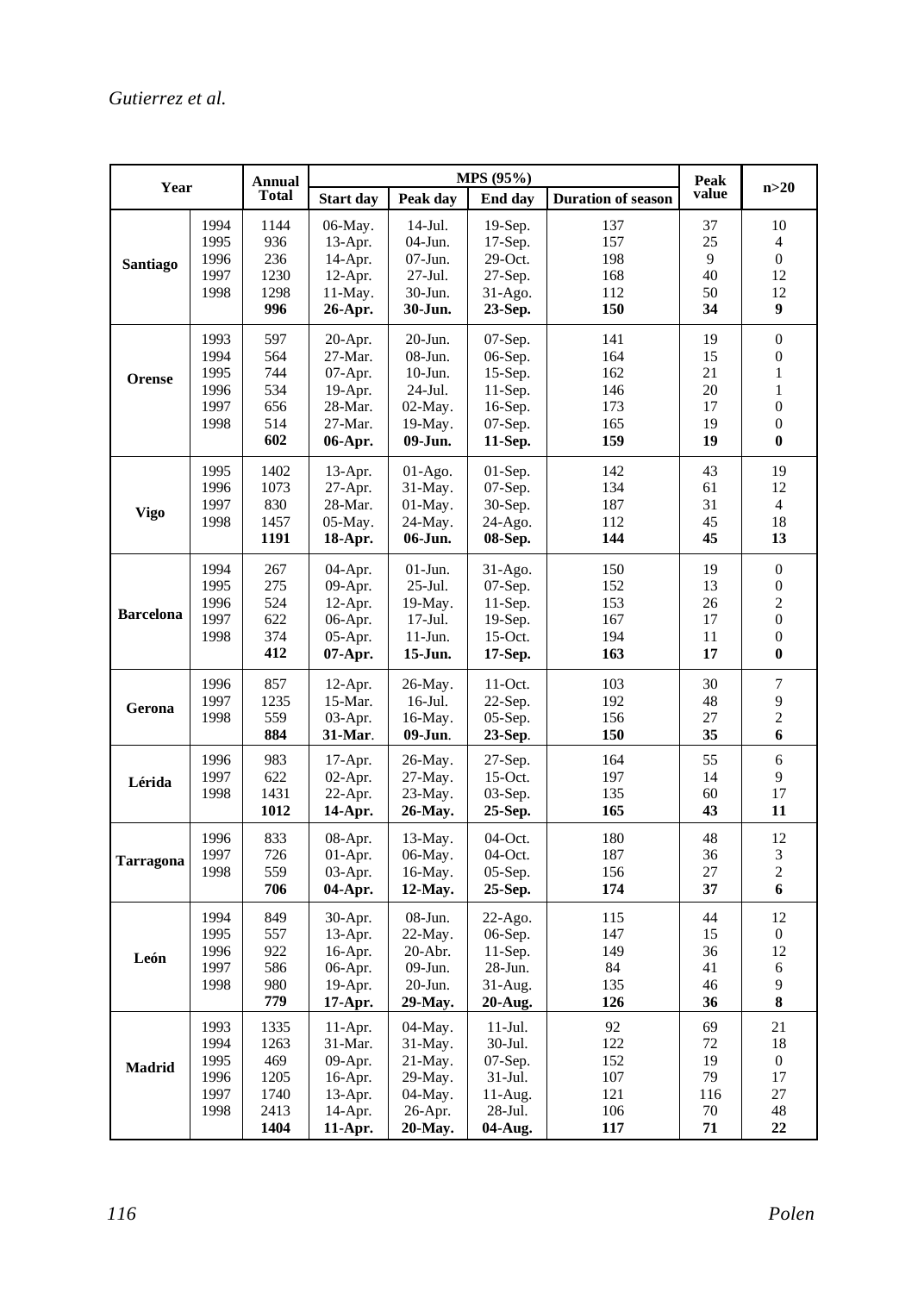| Year                 |              | <b>Annual</b><br><b>Total</b> | MPS (95%)             |                    |                    |                           | Peak     |                  |
|----------------------|--------------|-------------------------------|-----------------------|--------------------|--------------------|---------------------------|----------|------------------|
|                      |              |                               | <b>Start day</b>      | Peak day           | End day            | <b>Duration of season</b> | value    | n>20             |
|                      | 1992         | 1148                          | $22-Mar.$             | $01-May.$          | 19-Jul.            | 121                       | 88       | 13               |
|                      | 1993<br>1994 | 911<br>752                    | 29-Mar.<br>$21$ -Mar. | 31-May.<br>09-Apr. | 23-Jul.<br>26-Jun. | 117<br>98                 | 51<br>52 | 13<br>8          |
| Córdoba              | 1995         | 172                           | $17-Mar.$             | 19-May.            | 27-Aug.            | 164                       | 9        | $\overline{0}$   |
|                      | 1996         | 1576                          | 04-Apr.               | 26-May.            | 30-Jun.            | 88                        | 93       | 29               |
|                      | 1997         | 1603                          | 15-Mar.               | $18$ -Jun.         | 30-Jun.            | 108                       | 51       | 29               |
|                      | 1998         | 1377                          | $17-Mar.$             | 29-Apr.            | 04-Aug.            | 141                       | 73       | 22               |
|                      |              | 1077                          | 22-Mar.               | 15-May.            | 19-Jul.            | 120                       | 60       | 16               |
|                      | 1994         | 942                           | $22-Mar.$             | 10-May.            | $17-Jun.$          | 88                        | 81       | 15               |
|                      | 1995         | 284                           | 18-Mar.               | 18-May.            | $04$ -Jul.         | 109                       | 15       | $\overline{0}$   |
| Priego de<br>Córdoba | 1996         | 908                           | 08-Apr.               | 28-May.            | $13-Jun.$          | 67                        | 72       | 14               |
|                      | 1997         | 956                           | $22-Mar.$             | 02-May.            | $22$ -Jun.         | 93                        | 53       | 16               |
|                      | 1998         | 592                           | 20-Mar.               | 26-Apr.            | $03-Jun.$          | 76                        | 37       | $\tau$           |
|                      |              | 736                           | 24-Mar.               | 11-May.            | 18-Jun.            | 87                        | 52       | 10               |
|                      | 1992         | 634                           | 07-Apr.               | 30-Apr.            | $01-Aug.$          | 118                       | 26       | 5                |
|                      | 1993         | 347                           | 30-Mar.               | 16-May.            | 07-Aug.            | 131                       | 14       | $\boldsymbol{0}$ |
|                      | 1994         | 505                           | 20-Mar.               | 10-Apr.            | 07-Jul.            | 110                       | 27       | $\overline{c}$   |
| Granada              | 1995         | 85                            | 28-Mar.               | 20-Apr.            | 24-Jul.            | 119                       | 6        | $\overline{0}$   |
|                      | 1996         | 308                           | 08-Apr.               | 26-May.            | 13-Jun.            | 67                        | 30       | $\overline{c}$   |
|                      | 1997         | 384                           | $21$ -Mar.            | 24-Mar.            | $08-Jul.$          | 110                       | 22       | $\mathbf{1}$     |
|                      | 1998         | 382                           | 23-Mar.               | 22-May.            | $17-Jun.$          | 87                        | 17       | $\Omega$         |
|                      |              | 378                           | 29-Mar.               | 30-Apr.            | 12-Jul.            | 106                       | 20       |                  |
|                      | 1992         | 1102                          | 23-Mar.               | 17-Apr.            | 26-Jul.            | 127                       | 56       | 13               |
|                      | 1993         | 1518                          | 28-Mar.               | 15-May.            | $10-Jul.$          | 105                       | 68       | 24               |
|                      | 1994         | 1686                          | 20-Mar.               | 07-Apr.            | 23-Jun.            | 96                        | 95       | 24               |
| Málaga               | 1995         | 399                           | 16-Mar.               | 20-Apr.            | 24-Jun.            | 101                       | 24       | $\mathbf{1}$     |
|                      | 1996         | 3211                          | $31-Mar.$             | 14-Apr.            | $03-Jul.$          | 95                        | 142      | 50               |
|                      | 1997         | 2388                          | $17-Mar.$             | 04-May.            | 06-Jul.            | 112                       | 83       | 52               |
|                      | 1998         | 1907                          | 25-Mar.               | 26-Apr.            | 29-Jul.            | 97                        | 78       | 37               |
|                      |              | 1744                          | 23-Mar.               | 23-Apr.            | 05-Jul.            | 105                       | 78       | 29               |
|                      | 1995         | 319                           | 20-Mar.               | 28-Mar.            | 06-Jul.            | 109                       | 12       | $\mathbf{0}$     |
| <b>Estepona</b>      | 1996         | 1202                          | 08-Apr.               | $02-Jul.$          | $07-Jul.$          | 91                        | 70       | 24               |
|                      | 1997         | 965                           | 20-Mar.               | 10-May.            | 09-Jul.            | 112                       | 36       | 9                |
|                      |              | 829                           | 27-Mar.               | 03-May.            | 07-Jul.            | 104                       | 39       | 10               |
| Antequera            | 1998         | 1409                          | 14-Apr.               | $12-Jun.$          | $13$ -Jul.         | 91                        | 69       | 27               |

**TABLE 2.** Annual total of airborne *Plantago* pollen, number of days with concentrations over 20 g/m3 (>>20), and main characteristics of the "Main Pollen Season" (MPS).

(Barcelona, Gerona, Lérida and Tarragona) presented a longer MPS.

There are also important geographical differences in terms of the MPS start dates, which, just as in the case of peak days and total duration, may clearly be related to the phytogeographical characteristics of each station. The MPS begins in March at the

Mediterranean sites belonging to the thermo-Mediterranean and lower Meso-Mediterranean bioclimatic belts, and gradually occurs later in April at the middle and upper Meso-Mediterranean and Supra-Mediterranean stations. At the Euro-Siberian sites of Santiago and Vigo, MPS start dates corresponded to the second fortnight of April and the first two weeks of May and presented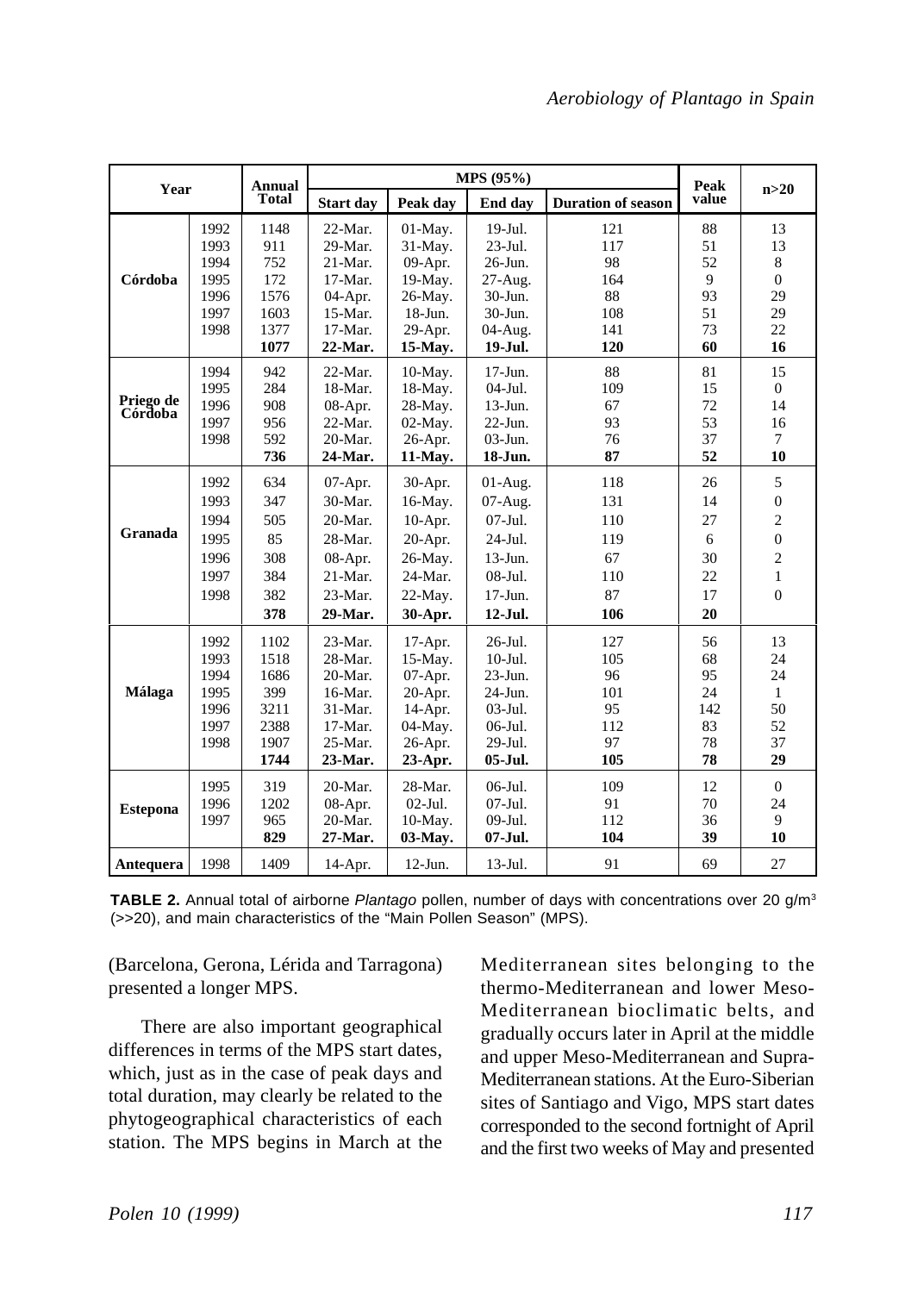greater interannual differences (39 days in Vigo and 30 in Santiago).

Extreme daily values were 6 pollen grains in Granada in 1995 and 184 in Jaén in 1998. Only on two other occasions did this exceed 100 grains/m3 : 116 in Madrid in 1997 and 142 in Málaga in 1996. Average maximum concentrations above 50 grains/m3 were only recorded in Madrid, Jaén, Córdoba, Priego and Málaga. In Orense, Barcelona and Granada, daily concentrations were very low, only exceeding 20 grains/ $m<sup>3</sup>$  on a few occasions. Only at sites where annual values exceeded or approached 1,000 pollen grains did average daily concentrations exceed 20 grains/m3 on a relatively high number of days.

The graphs illustrating average daily pollen concentrations (Figs. 1, 2 and 3) reveal a long pollination season with significant fluctuations in daily concentrations.

## **CONCLUSIONS**

*Plantago* pollen is present in the air in Spain from March to September, the highest concentrations being recorded in April, May and June.

Sites in the southern half of Spain presented higher average *Plantago* pollen counts than those in the North. Only in Santiago, Vigo, Lérida, Madrid, Jaén, Córdoba, Málaga and Estepona did the annual pollen count exceed 1,000. As regards the incidence of *Plantago* pollen at each site, the authors consider that that the trap surroundings are more important than factors such as latitude.

Average daily concentrations of over 20 grains/m3 were recorded over a period of more than ten days in Vigo, Madrid, Jaén, Córdoba, Priego, Málaga and Estepona. In Orense, Barcelona and Granada concentrations of over 20 grains/ $m<sup>3</sup>$  were seldom reached.

The main pollen season starts earlier, and is shorter, in the Andalusian stations. The pollen season at stations in Catalunya and Galicia began later, lasted longer and did not end until September or even October.



**FIGURE 1.** Total annual of *Plantago* pollen for all years and all stations in our study.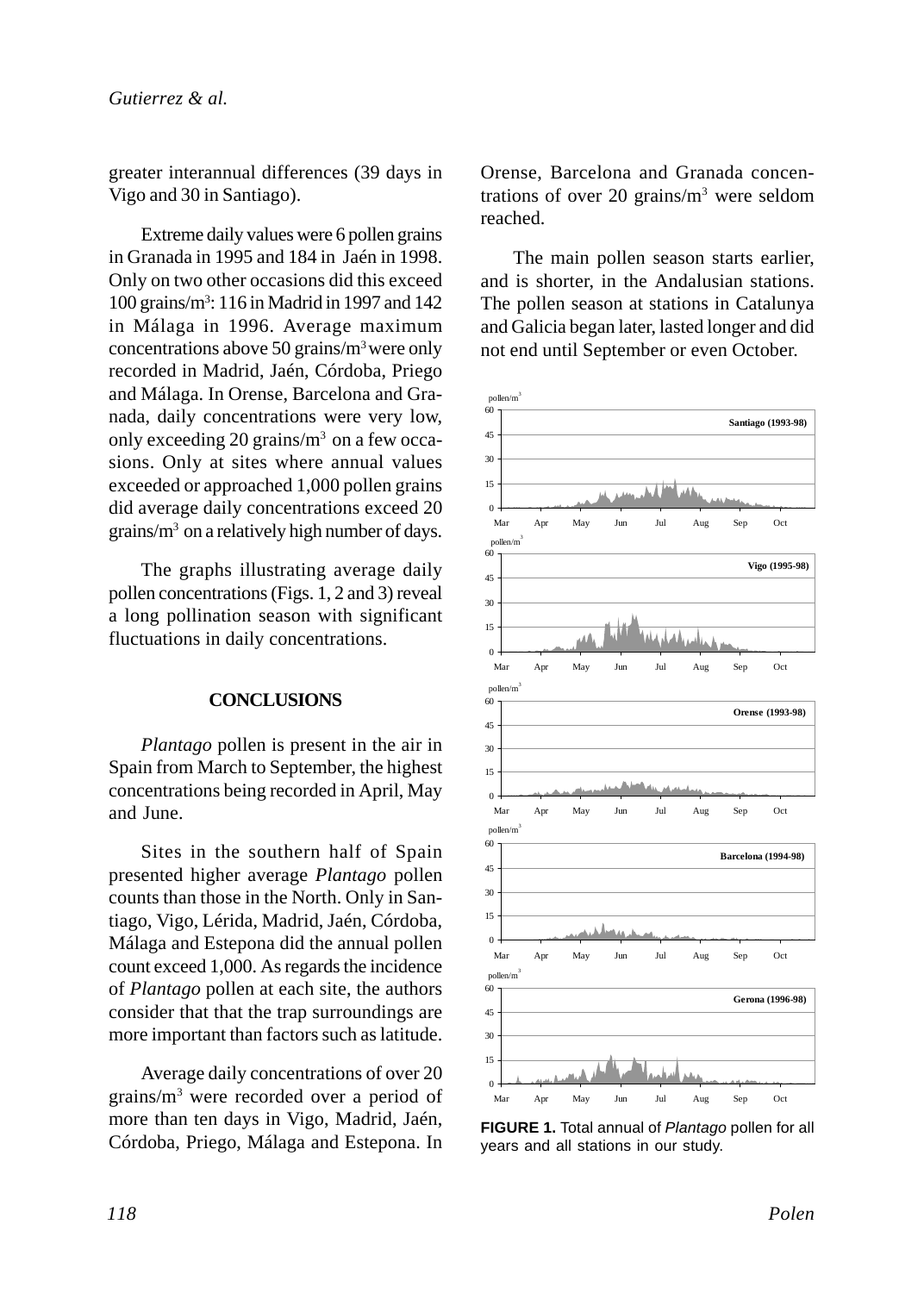#### **ACKNOWLEDGEMENTS**

Project AMB97-0457-CO7-05 of the National CICYT I+D Plan.

#### **REFERENCES**

BELMONTE, J. & ROURE, J.M. (1991). Characteristics of the aeropollen dynamics at several localities in Spain. **Grana** 30:364-372.



**FIGURE 2.** Total annual of *Plantago* pollen for all years and all stations in our study.

*Polen 10 (1999)*

- BERMEJO, D.; GARCÍA, A.M.; SANCHO, P. & VA-LERO, C. (1998 a). Aerobiología de Aragón: Estación de Zaragoza (1995-1996). **REA** 3:45-48.
- BERMEJO, D.; GARCÍA, A.M.; SANCHO, P. & VA-LERO, C. (1998 b). Aerobiología de Aragón: Estación de Zaragoza (1997). **REA** 4:53-56.
- BERNTON, H.S. (1925). Plantain hay-fever and asthma. **JAMA** 84:944-946.
- BOUSQUET, J.; COUR, P.; GUERIN, B. & MICHEL, F.B. (1984). Allergy in the Mediterranean area.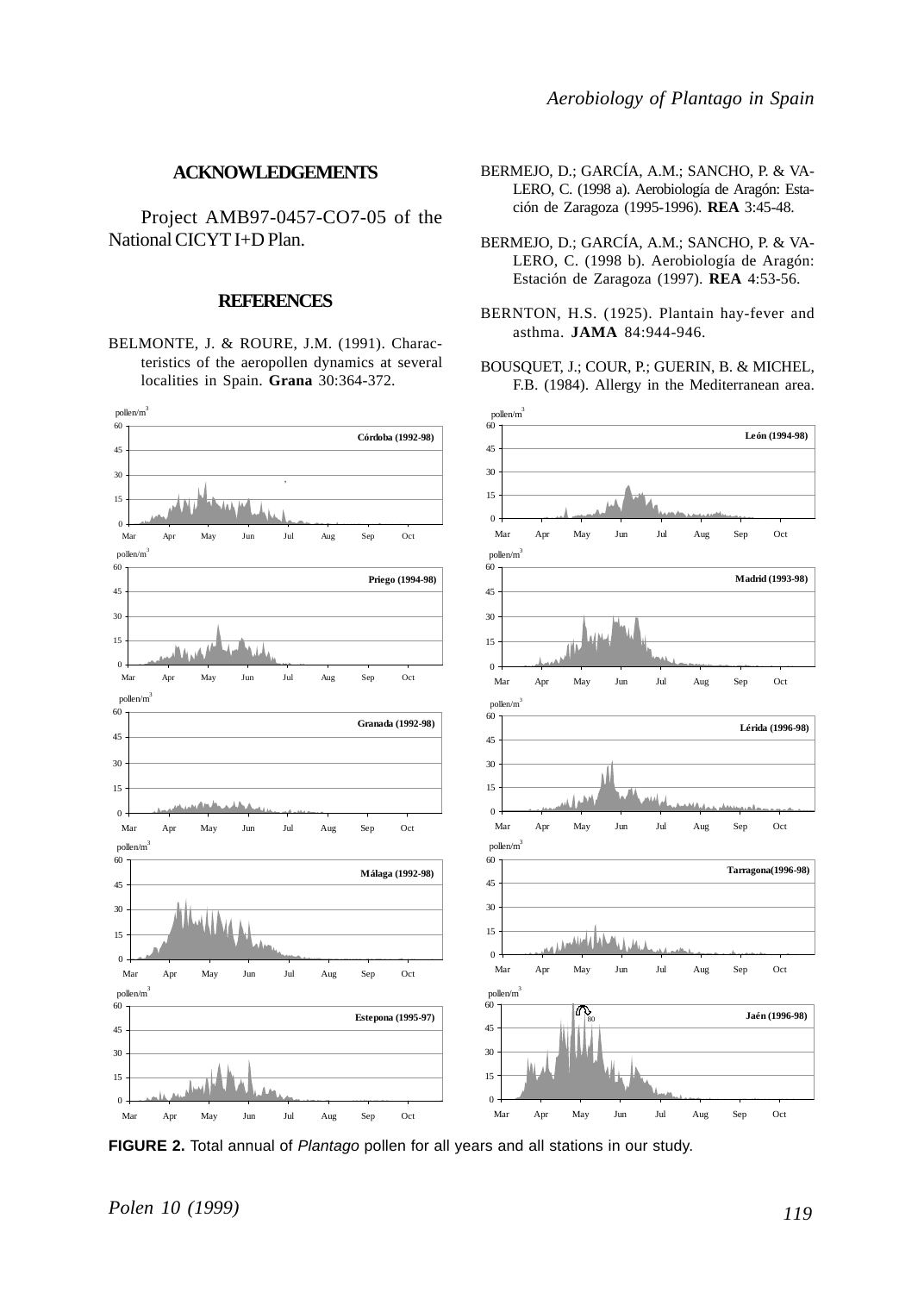## *Gutierrez et al.*



**FIGURE 3.** Total annual of *Plantago* pollen for all years and all stations in our study.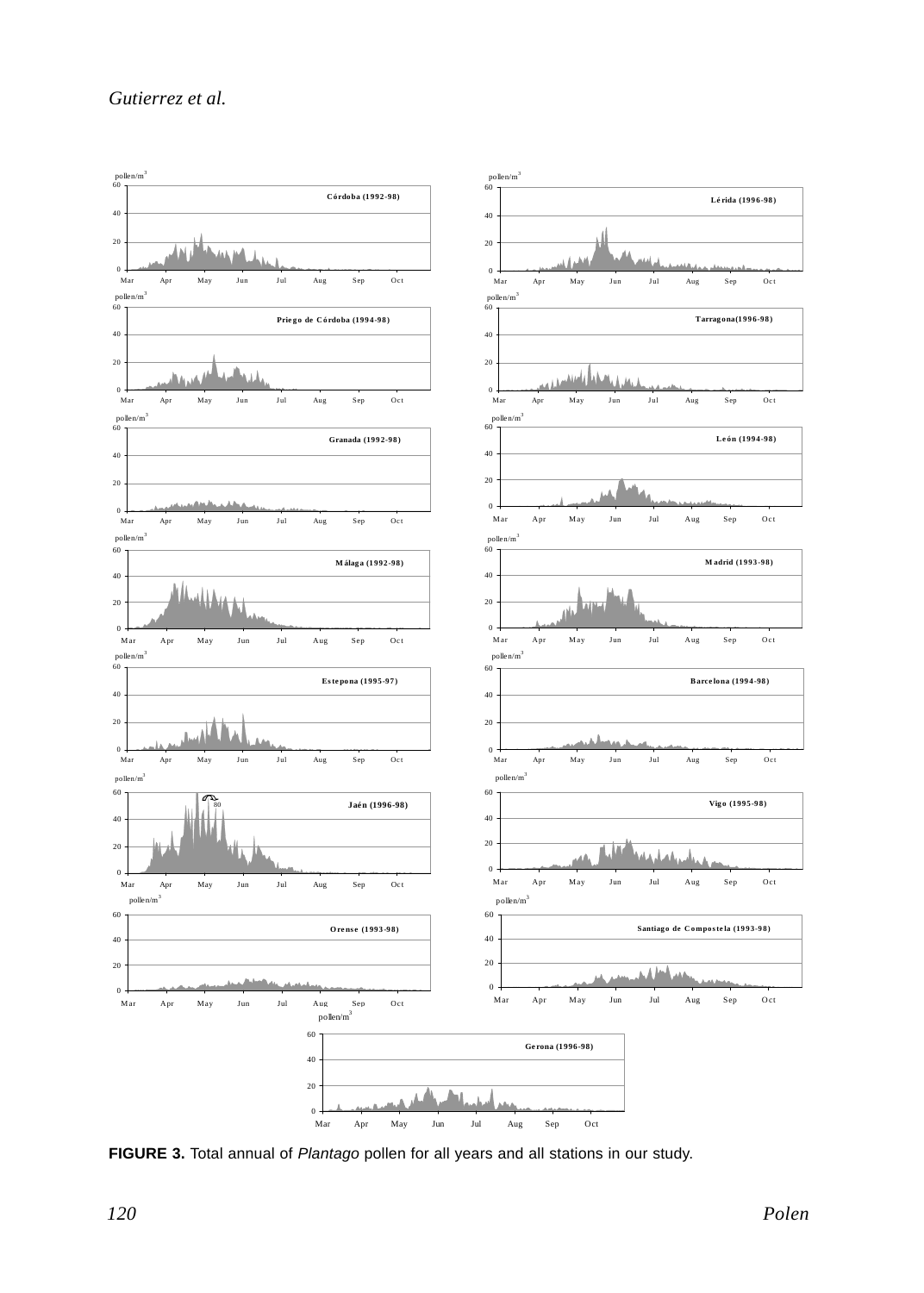I. Pollen counts and pollinosis of Montpellier. **Clin. Allergy** 14:249-258.

- CHARPIN, J.; AUBERT, J. & CHARPIN, H. (1962). **La pollinose. Monographie sur l'allergie.** Expansion Scientific Française, Paris.
- CLARKE, G.C.S. & JONES, M.R. (1980). Plantaginaceae. In: W. PUNT & G.C.S. CLARKE (eds). **The Northwest European Pollen Flora, 15.** pp. 2:129-154. Elsevier Sci. Pub. Co.
- D'AMATO, G. & LOBEFALO, G. (1989). Allergenic pollens in the southern Mediterranean area. **J. Allergy Clin. Immunol.** 83(1):116-122.
- DOMÍNGUEZ, E.; GALÁN, C.; VILLAMANDOS, F. & INFANTE, F. (1991). Manejo y evaluación de los datos obtenidos en los muestres aerobiológicos. **Monogr. REA** 1:1-8.
- DUCHAINE, J. & SPAPEN, R. (1961). L'allergie respiratoire au pollen des Composees en Europe, etudiee par les epreuves de provocation. **Int. Arch. Allergy** 18:121-130.
- GARCÍA GONZÁLEZ, J.J. (1995). **Calendario polínico de la ciudad de Málaga. Prevalencia de test cutáneos.** Tesis Doctoral. Univ. de Málaga.
- GONZÁLEZ MINERO, F.J.; IGLESIAS, I.; JATO, V.; AIRA, M.J.; CANDAU, P.; MORALES, J. & TOMAS, C. (1998). Study of the pollen emissions of Urticaceae, Plantaginaceae and Poaceae at five sites in western Spain. **Aerobiol.** 14:117-129.
- IZCO, J.; LADERO, M. & SAENZ DE RIVAS, C. (1972). Flora alergógena de España. **Anal. Real Acad. Farmacia** 38(3):521-570.
- MERRET, T.G.; PANTIN, C.F.A.; DIMOND, A.H. & MERRET, J. (1980). Screening for IgEmediated Allergy. **Allergy** 35:491-501.
- MORENO, A.; MUÑOZ, A.F.; TORMO, R. & SILVA, I. (1998 a). Aerobiología en Extremadura: estación de Mérida (1996). **REA** 3:65-68.
- MORENO, A.; MUÑOZ, A.F.; TORMO, R. & SIL-VA, I. (1998 b). Aerobiología en Extremadura: estación de Mérida (1997). **REA** 4:99-102.
- MORAL DE GREGORIO, A.; SENENT SANCHEZ, C.; CABAÑES HIGUERO, N.; GARCÍA VILLA-MUZA, Y. & GÓMEZ-SERRANILLOS REUS,

M. (1998). Pólenes alergénicos y polinosis en Toledo durante 1995-96. **Rev. Esp. Alergol. Inmunol. Clín.** 13(2):126-134.

- PATHIRANE, L. (1975). Graphical determination of the main pollen season. **Pollen & Spores** 17(4):609-610.
- RECIO, M.; TRIGO, M.M.; TORO, F.J. & CABE-ZUDO, B. (1997). Incidencia del polen de *Plantago* en la atmósfera de Málaga y su relación con los parámetros meteorológicos. **Acta Bot. Malacit.** 22:101-113.
- RIVAS MARTIÍNEZ, S. (1987). **Mapa de las series de vegetación de España 1:400.000 y Memoria**. ICONA, Madrid.
- SAENZ DE RIVAS, C. (1978). **Polen y Esporas. Introducción a la Palinología y Vocabulario Palinológico.** H. Blume ed., Madrid.
- SERAFINI, U. (1957). Studies on hay fever (with special regard to pollinosis due to *Parietaria officinalis*). **Acta Allergolog.** 11:3-27.
- SILVA, I.; GONZALO, M.A.; TORMO, R. & MUÑOZ, A.F. (1996). Estudio aerobiológico del polen de *Plantago* en Badajoz. **Rev. Esp. Alergol. Inmunol. Clin.** 11(2):207.
- SILVA, I.; MUÑOZ, A.F. & TORMO, R. (1998a). Aerobiología de Extremadura: estación de Badajoz (1997). **REA** 4:95-98.
- SILVA, I.; MUÑOZ, A.F.; TORMO, R. & RECIO, D. (1998b). Aerobiología de Extremadura: estación de Badajoz (1995-96). **REA** 3:61-64.
- SPIEKSMA, F.TH.M.; NOLARD, N.; FRENGUELLI, G. & VAN MOERBEKE, D. (1993). **Polen atmosférico en Europa.** Publ. U.C.B.S. A., Bruselas.
- SUBIZA MARTÍN, E.; SUBIZA GARRIDO-LESTA-CHE, J. & JEREZ LUNA, M. (1986). Arboles, hierbas y plantas de interés alergológico en España. In: A. BASOMBA *et al.* **Tratado de Alergología e Immunología Clínica**, pp. 6:257-366. Ed. Luzán, Madrid.
- SUBIZA, J.; JEREZ, M.; JIMENEZ, J.A.; NARGANES, M.J.; CABRERA, M.; VARELA, S. & SUBIZA, E. (1995). Clinical aspects of allergic disease. Allergenic pollen and pollinosis in Madird. **J. Allergy Clin. Immunol.** 96(1):15-23.